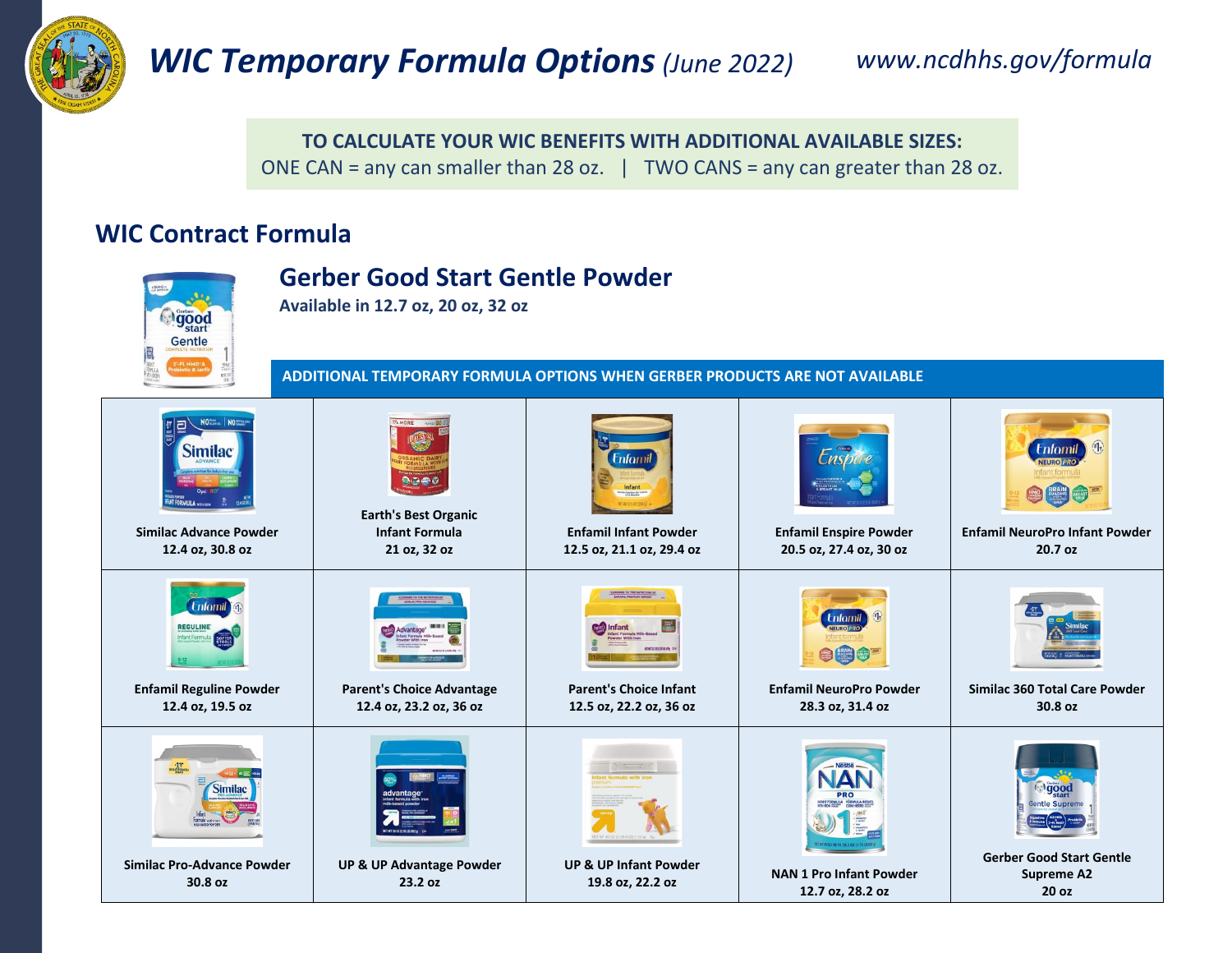# **Ogood** SoothePro

### **Gerber Good Start SoothePro Powder**

**Available in 12.4 oz, 19.4 oz, 30.6 oz**

**ADDITIONAL TEMPORARY FORMULA OPTIONS WHEN GERBER PRODUCTS ARE NOT AVAILABLE**

| <b>Enfamil</b><br><b>Gentlease</b><br>fussiness, gas and crying<br>NET WT 12.4 GZ (352 m)<br><b>Enfamil Gentleease Powder</b><br>12.4 oz, 19.9 oz, 27.7 oz                                          | OVER 35% MORE<br><b>Enfomil</b><br><b>NEURO PRO</b><br><b>GENTLEASE 图 Infant formula</b><br><b>Enfamil NeuroPro Gentlease</b><br>Powder<br>19.5 oz, 27.4 oz, 30.4 oz | <b>Enfamil Enspire</b><br><b>Gentlease Powder</b><br>29.0 oz                                                           | <b>Similac</b><br><b>Similac Total Comfort Powder</b><br>12.6 oz                                                                         | <b>Similac</b><br><b>Similac PRO-Total</b><br><b>Comfort Powder</b><br>29.8 oz                                                                                                                                                       |
|-----------------------------------------------------------------------------------------------------------------------------------------------------------------------------------------------------|----------------------------------------------------------------------------------------------------------------------------------------------------------------------|------------------------------------------------------------------------------------------------------------------------|------------------------------------------------------------------------------------------------------------------------------------------|--------------------------------------------------------------------------------------------------------------------------------------------------------------------------------------------------------------------------------------|
| $\frac{m}{2}$<br>Gentle <sup>®</sup><br>nfant Formula Milk-Based<br>Powder With Iron<br><b>NEWTZSOLOJAUDON</b> @O<br>Hover to zoom<br><b>Parent's Choice Gentle Powder</b><br>12 oz, 21.5 oz, 34 oz | Complete* Comfort<br><b>NET WT 22 S 02 CLASSIFIED 6RM</b><br>A Hover to zoom<br><b>Parent's Choice</b><br><b>Complete Comfort</b><br>22.5 oz, 29.8 oz                | <b>Change</b><br>Up & Up Gentle Powder<br>21.5 oz                                                                      | <b>OPMIII A WITH</b><br><b>Earth's Best Organic Sensitivity</b><br>23.2 oz, 35 oz                                                        | <b>FORMULA WIT</b><br><b>Earth's Best Organic Gentle</b><br>23.2 oz                                                                                                                                                                  |
| Similac<br>MET WT. 125 02 08<br><b>GATIFIC</b><br><b>Similac Sensitive Powder</b><br>12.5 oz, 29.8 oz                                                                                               | <b>OVER 48% MORE! AR</b><br><b>Similac</b><br><b>Similac Pro Sensitive Powder</b><br>29.8 oz                                                                         | <b>OVER 48% MORE</b><br>Similad<br><b>INFANT FORMU</b><br>Similac 360 Total Care<br><b>Sensitive Powder</b><br>30.2 oz | <b>Enfomil</b><br><b>NEURO PRO</b><br><b>SENSITIVE   Infant formula</b><br><b>Enfamil NeuroPro</b><br><b>Sensitive Powder</b><br>29.4 oz | <b>COMPARE TO THE NUTRITION OF</b><br>SIMILAC PRO-SENSITIVE<br>Sensitivity <sup>®</sup><br><b>Ifant Formula Milk-Based</b><br><b>Powder With Iron</b><br>NET WT 22.5 OZ (1.4118) 638g<br><b>Parent's Choice Sensitive</b><br>12.0 oz |